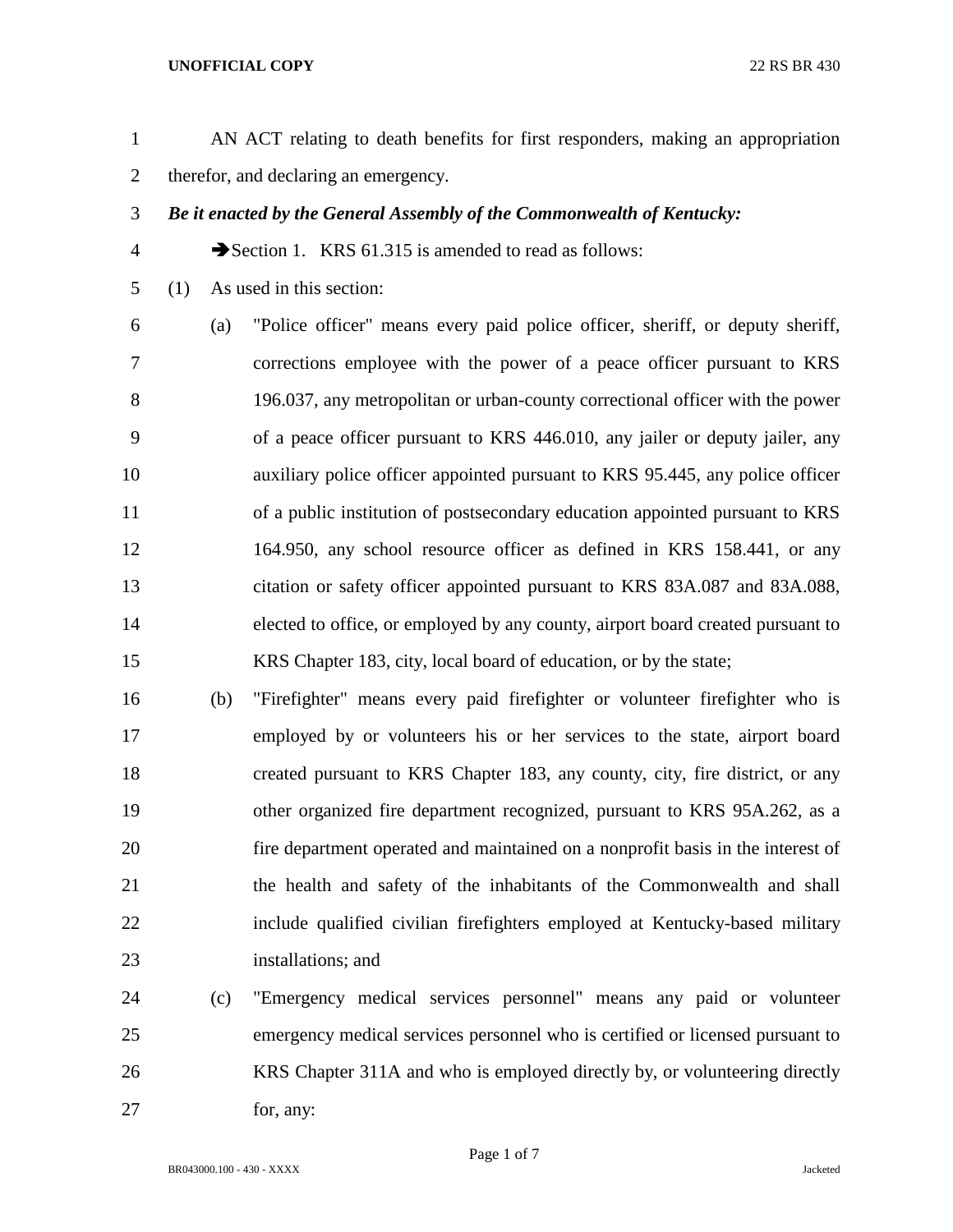- 1. County;
- 2. City;
- 3. Fire protection district created under KRS 75.010 to 75.260; or
- 4. Emergency ambulance service district created under KRS 108.080 to 108.180;
- 

to provide emergency medical services.

 (2) The spouse of any police officer, sheriff, deputy sheriff, corrections employee with 8 the power of a peace officer pursuant to KRS 196.037, any metropolitan or urban- county correctional officer with the power of a peace officer pursuant to KRS 446.010, any jailer or deputy jailer, any auxiliary police officer appointed pursuant to KRS 95.445, any police officer of a public institution of postsecondary education appointed pursuant to KRS 164.950, any school resource officer as defined in KRS 158.441, or any citation or safety officer appointed pursuant to KRS 83A.087 and 83A.088, firefighter, or member of the Kentucky National Guard on state active duty pursuant to KRS 38.030, or a member of a state National Guard or a Reserve component on federal active duty under Title 10 or 32 of the United States Code who names Kentucky as home of record for military purposes, whose death occurs on or after July 1, 2002, as a direct result of an act in the line of duty shall receive a lump-sum payment of eighty thousand dollars (\$80,000) if there are no surviving children, which sum shall be paid by the State Treasurer from the general fund of the State Treasury. The spouse of any emergency medical services personnel whose death occurs on or after November 1, 2015, as a direct result of an act in the line of duty shall receive a lump-sum payment of eighty thousand dollars (\$80,000) if there are no surviving children, which sum shall be paid by the State Treasurer from the general fund of the State Treasury. If there are surviving children and a surviving spouse, the payment shall be apportioned equally among the surviving children and the spouse. If there is no surviving spouse, the payment shall be made to the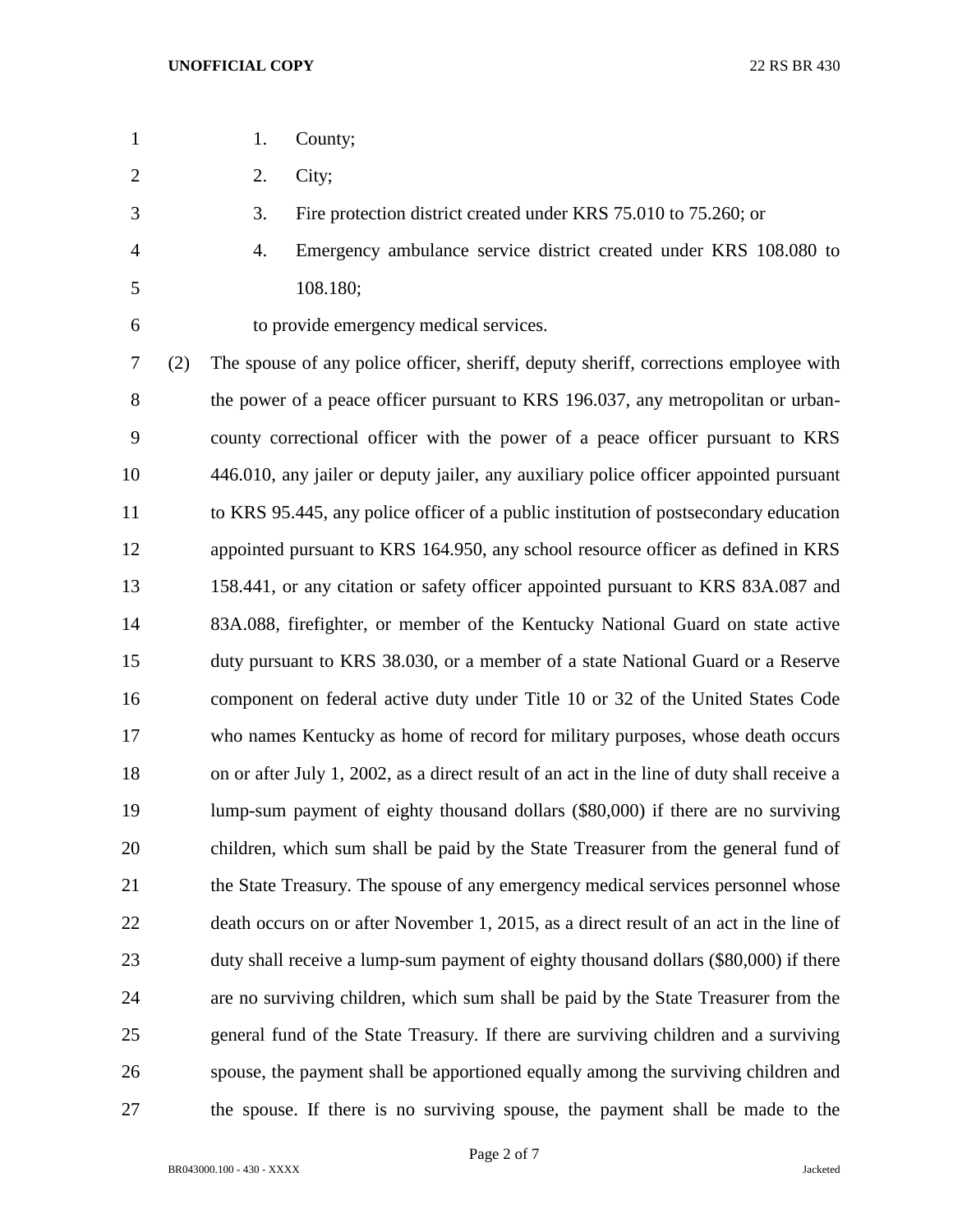- surviving children, eighteen (18) or more years of age. For surviving children less 2 than eighteen (18) years of age, the State Treasurer shall:
- (a) Pay thirty-five thousand dollars (\$35,000) to the surviving children; and
- (b) Hold forty-five thousand dollars (\$45,000) in trust divided into equal accounts at appropriate interest rates for each surviving child until the child reaches the age of eighteen (18) years.

 If a child dies before reaching the age of eighteen (18) years, his or her account shall be paid to his or her estate. If there are no surviving children, the payment shall be made to any parents of the deceased.

 (3) The Kentucky Fire Commission shall be authorized to promulgate administrative regulations establishing criteria and procedures applicable to the administration of this section as it pertains to both paid and volunteer firefighters, including but not limited to defining when a firefighter has died in line of duty. Administrative hearings promulgated by administrative regulation under authority of this subsection shall be conducted in accordance with KRS Chapter 13B.

 (4) The Justice and Public Safety Cabinet may promulgate administrative regulations establishing criteria and procedures applicable to the administration of this section as it pertains to police officers, any metropolitan or urban-county correctional officers with the power of a peace officer pursuant to KRS 446.010, any school resource officer as defined in KRS 158.441, or any jailers or deputy jailers, including but not limited to defining when one has died in line of duty. Administrative hearings promulgated by administrative regulation under authority of this subsection shall be conducted in accordance with KRS Chapter 13B.

 (5) The Department of Corrections shall promulgate administrative regulations establishing the criteria and procedures applicable to the administration of this section as it pertains to correctional employees, including but not limited to defining which employees qualify for coverage and which circumstances constitute death in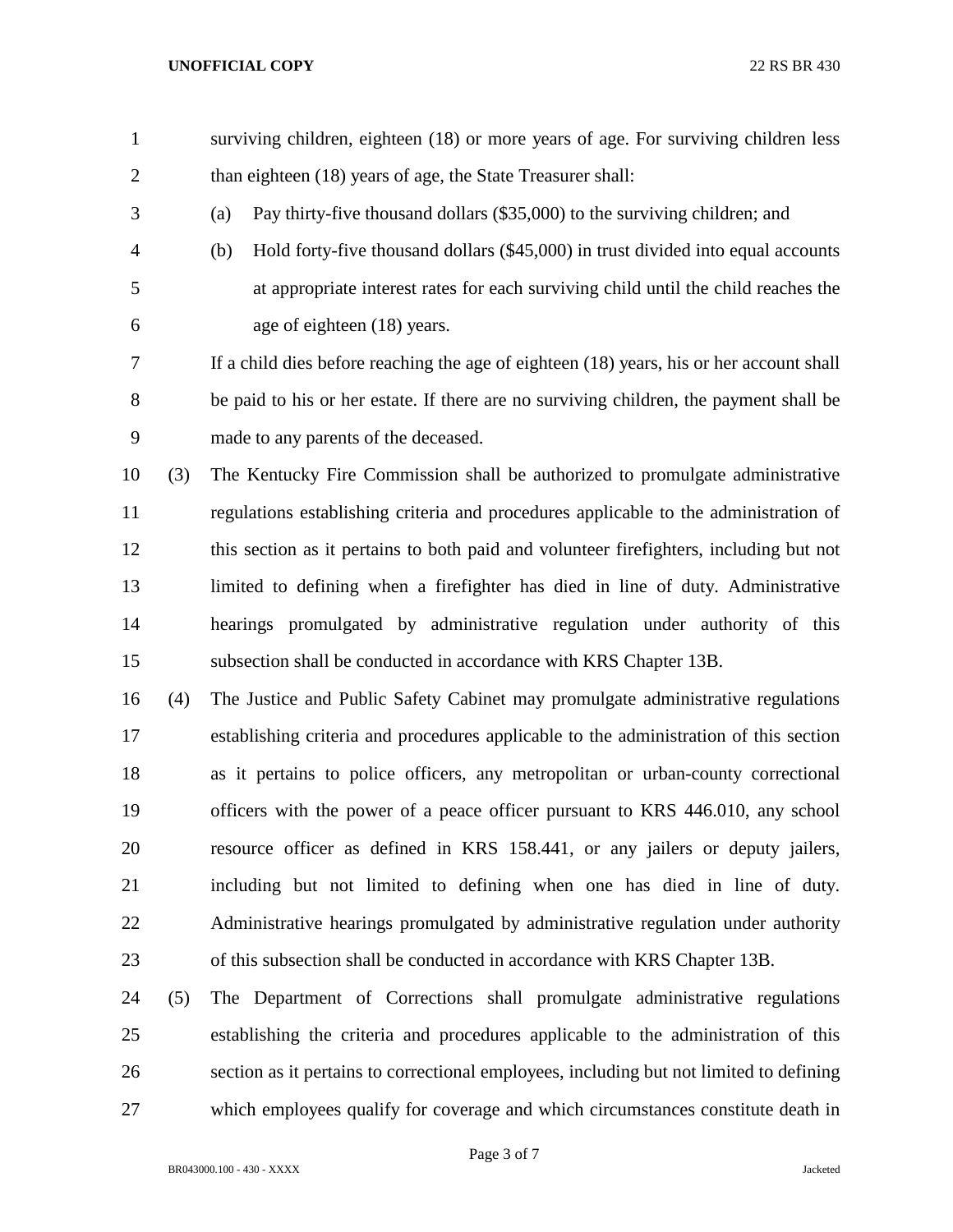## 1 the line of duty.

 (6) The Kentucky Board of Emergency Medical Services shall promulgate administrative regulations establishing the criteria and procedures applicable to the administration of this section as it pertains to emergency medical services personnel, including but not limited to which employees or volunteers qualify for coverage and which circumstances constitute death in the line of duty.

 (7) The Department of Military Affairs shall promulgate administrative regulations establishing the criteria and procedures applicable to the administration of this section as it pertains to National Guard or Reserve component members, including but not limited to defining which National Guard or Reserve component members qualify for coverage and which circumstances constitute death in the line of duty.

 (8) The estate of anyone whose spouse or surviving children would be eligible for benefits under subsection (2) of this section, and the estate of any regular member of the United States Armed Forces who names Kentucky as home of record for military purposes whose death occurs as a direct result of an act in the line of duty, shall be exempt from all probate fees, including but not limited to those established by the Supreme Court of Kentucky pursuant to KRS 23A.200 and 24A.170, or imposed under KRS 24A.185, 64.012, and 172.180.

 (9) The benefits payable under this section shall be in addition to any benefits now or hereafter prescribed under any police, sheriff, firefighter's, volunteer firefighter's, emergency medical services personnel, or National Guard or Reserve retirement or benefit fund established by the federal government or by any state, county, or any municipality.

- (10) Any funds appropriated for the purpose of paying the death benefits described in subsection (2) of this section shall be allotted to a self-insuring account. These funds shall not be used for the purpose of purchasing insurance.
- (11) (a) For the purposes of this section, if a firefighter dies as a result of cancer, the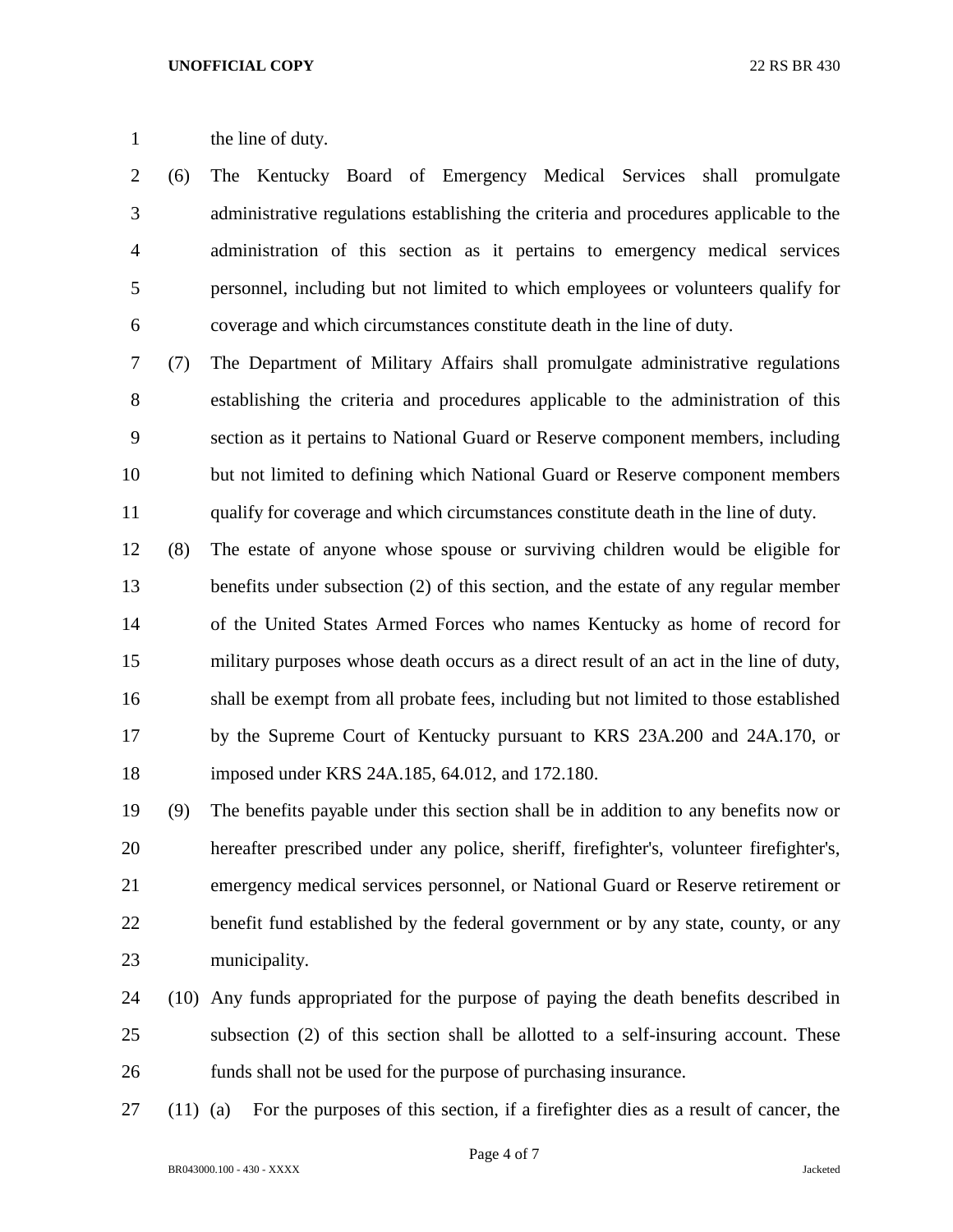## **UNOFFICIAL COPY** 22 RS BR 430

| $\mathbf{1}$ |     |     | death shall be a direct result of an act in the line of duty if the firefighter: |
|--------------|-----|-----|----------------------------------------------------------------------------------|
| 2            |     | 1.  | Was a firefighter for at least five (5) consecutive years;                       |
| 3            |     | 2.  | Developed one (1) or more of the cancers listed in paragraph (b) of this         |
| 4            |     |     | subsection which caused the firefighter's death within ten (10) years of         |
| 5            |     |     | separation from service as a firefighter;                                        |
| 6            |     | 3.  | Did not use tobacco products for a period of ten $(10)$ years prior to the       |
| 7            |     |     | diagnosis of cancer;                                                             |
| 8            |     | 4.  | Was under the age of sixty-five (65) at the time of death;                       |
| 9            |     | 5.  | Was not diagnosed with any cancer prior to employment as a firefighter;          |
| 10           |     |     | and                                                                              |
| 11           |     | 6.  | Was exposed while in the course of firefighting to a known carcinogen            |
| 12           |     |     | as defined by the International Agency for Research on Cancer or the             |
| 13           |     |     | National Toxicology Program, and the carcinogen is reasonably                    |
| 14           |     |     | associated with one (1) or more of the cancers listed in paragraph (b) of        |
| 15           |     |     | this subsection.                                                                 |
| 16           | (b) |     | This section shall apply to the following cancers:                               |
| 17           |     | 1.  | Bladder cancer;                                                                  |
| 18           |     | 2.  | Brain cancer;                                                                    |
| 19           |     | 3.  | Colon cancer;                                                                    |
| 20           |     | 4.  | Non-Hodgkin's lymphoma;                                                          |
| 21           |     | 5.  | Kidney cancer;                                                                   |
| 22           |     | 6.  | Liver cancer;                                                                    |
| 23           |     | 7.  | Lymphatic or haematopoietic cancer;                                              |
| 24           |     | 8.  | Prostate cancer;                                                                 |
| 25           |     | 9.  | Testicular cancer;                                                               |
| 26           |     | 10. | Skin cancer;                                                                     |
| 27           |     | 11. | Cervical cancer; and                                                             |

Page 5 of 7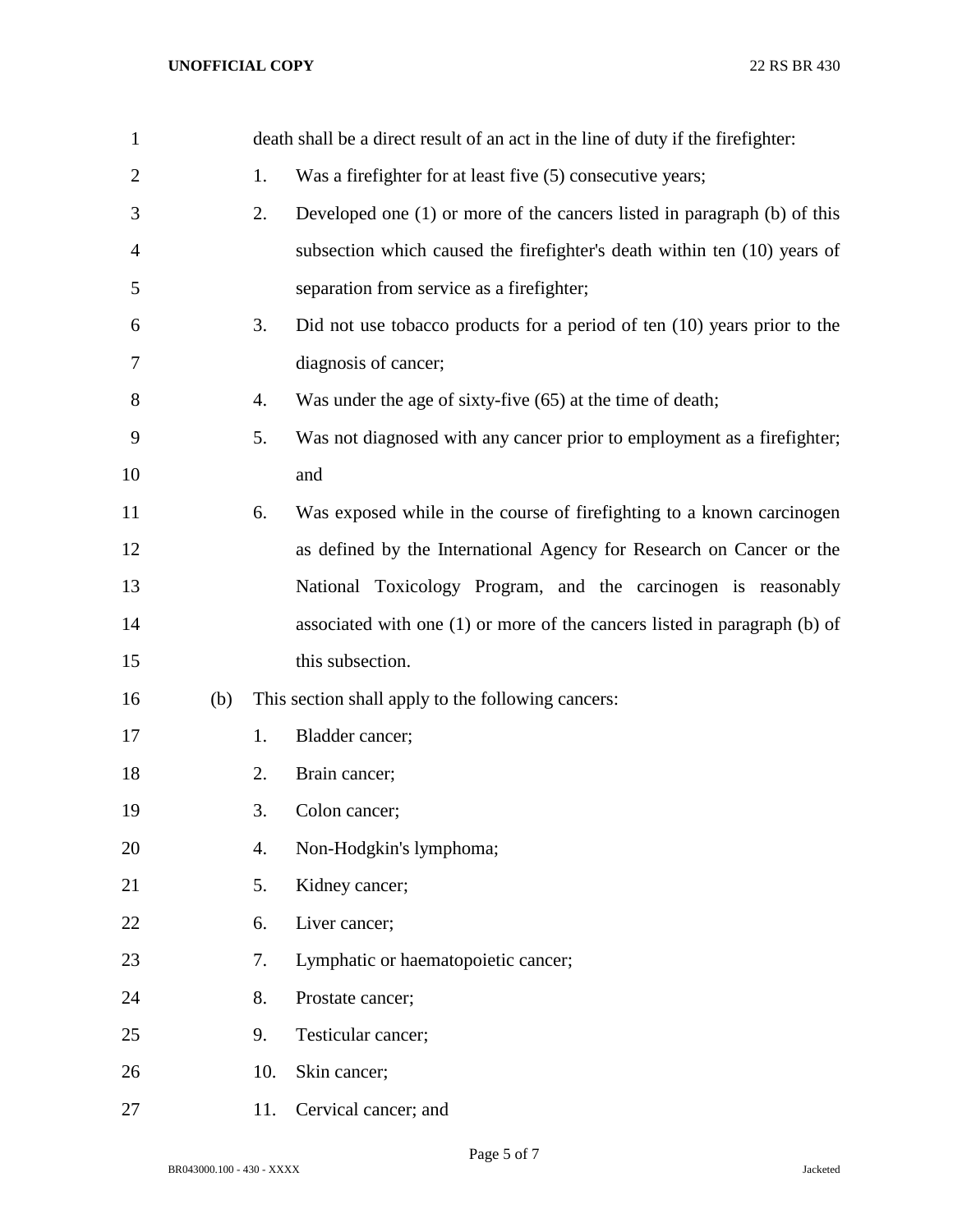| 1              |              | 12. | Breast cancer.                                                                   |
|----------------|--------------|-----|----------------------------------------------------------------------------------|
| $\overline{2}$ | (c)          | 1.  | The provisions of this subsection creating an entitlement to the line of         |
| 3              |              |     | duty death benefits shall apply exclusively to this section and shall not        |
| 4              |              |     | be interpreted or otherwise construed to create either an express or             |
| 5              |              |     | implied presumption of work-relatedness for any type of claim filed              |
| 6              |              |     | pursuant to KRS Chapter 342.                                                     |
| 7              |              | 2.  | This paragraph is intended to provide clarification regarding the sole and       |
| 8              |              |     | exclusive application of this subsection to only the benefits available          |
| 9              |              |     | under this section and shall not be used as a bar or other type of               |
| 10             |              |     | limitation to impair or alter the rights and ability of a claimant to prove      |
| 11             |              |     | work-relatedness under KRS Chapter 342 or other laws.                            |
| 12             | $(12)$ $(a)$ |     | As used in this subsection:                                                      |
| 13             |              | 1.  | "COVID-19" means the novel coronavirus identified as SARS-CoV-2,                 |
| 14             |              |     | or a virus mutating from SARS-CoV-2, or any variant of SARS-CoV-                 |
| 15             |              |     | 2, and medical conditions arising from the virus.                                |
| 16             |              | 2.  | "First responder" means a police officer, firefighter, emergency                 |
| 17             |              |     | medical services personnel, member of the Kentucky National Guard                |
| 18             |              |     | on state active duty pursuant to KRS 38.030, or a member of a state              |
| 19             |              |     | <b>National Guard or a Reserve component on federal active duty under</b>        |
| 20             |              |     | Title 10 or 32 of the United States Code who names Kentucky as home              |
| 21             |              |     | of record for military purposes.                                                 |
| 22             | (b)          |     | For the purposes of this section, a first responder who dies as a result of      |
| 23             |              |     | <b>COVID-19 or complications therefrom, is presumed to have died as a direct</b> |
| 24             |              |     | result of an act in the line of duty and the surviving spouse of the first       |
| 25             |              |     | responder or the surviving children, if any, of the first responder shall be     |
| 26             |              |     | entitled to the benefits set out in subsection (2) of this section, if the first |
| 27             |              |     | responder:                                                                       |